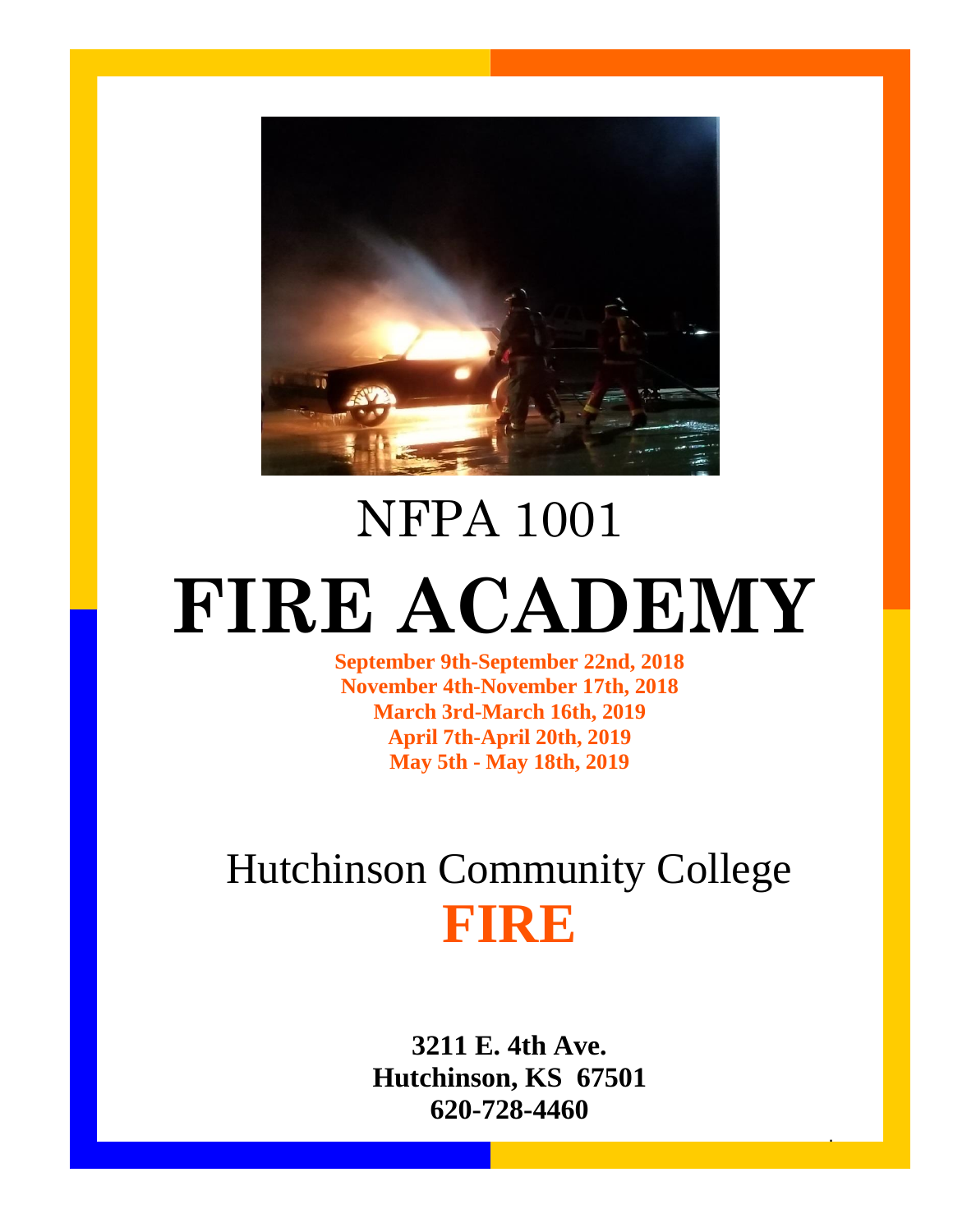Thank you for your interest in the Hutchinson Community College Firefighter Academy. There has been talk for years of the need for this type of academy and we at HCC FIRE, feel we have just the program to fit the requirements of today's fire service.

The academy has been designed to address three facts pertinent to the fire service of Kansas. The first, *new personnel need training,* goes without need of explanation. The second, *training costs are going up,* is seen everyday in the brochures from other training agencies that you receive. HCC FIRE is able to keep the cost down through the use of credit hour instruction and the reimbursements this entails. Thirdly, *most departments have training divisions that could utilize their time more efficiently at a higher level than essentials.* HCC FIRE asks you, when was the last time your training division could concentrate on training apparatus operators in advanced hydraulics, or educating your company officers in leadership skills? These are just two of the vital areas that could improve your department's customer relations. However, these areas, and many others are placed on the back burner due to essential training requirements of new probationary firefighters.

Let HCC FIRE train your essentials requirements and bring your new firefighters to a level of certification that will bring them back to your department with a sense of accomplishment and pride. The student will receive hands-on experience in everything from catching a hydrant to placing a ladder. A day on the HCC FIRE live fire training field, as well as the SCBA confidence course, is included in this academy. The student will spend hours daily in full gear and SCBA, allowing them to gain a confidence in PPE that many firefighters take years to achieve. Safety and accountability will be stressed throughout this academy.

The next NFPA Firefighter Professional Qualification standard may be an inclusive *Firefighter Certification*  without the distinction of Firefighter I and II. The students who complete HCC FIRE Academy program will be one step ahead in that they will have already achieved the new certification requirements of NFPA.

Also included in the academy is Hazardous Materials Awareness and Operations Level training and certification needed for completion of the Firefighter I & II standards.

*IFSAC certification testing will be offered at the conclusion of the course at \$120.00 per certification. It will be the student's responsibility*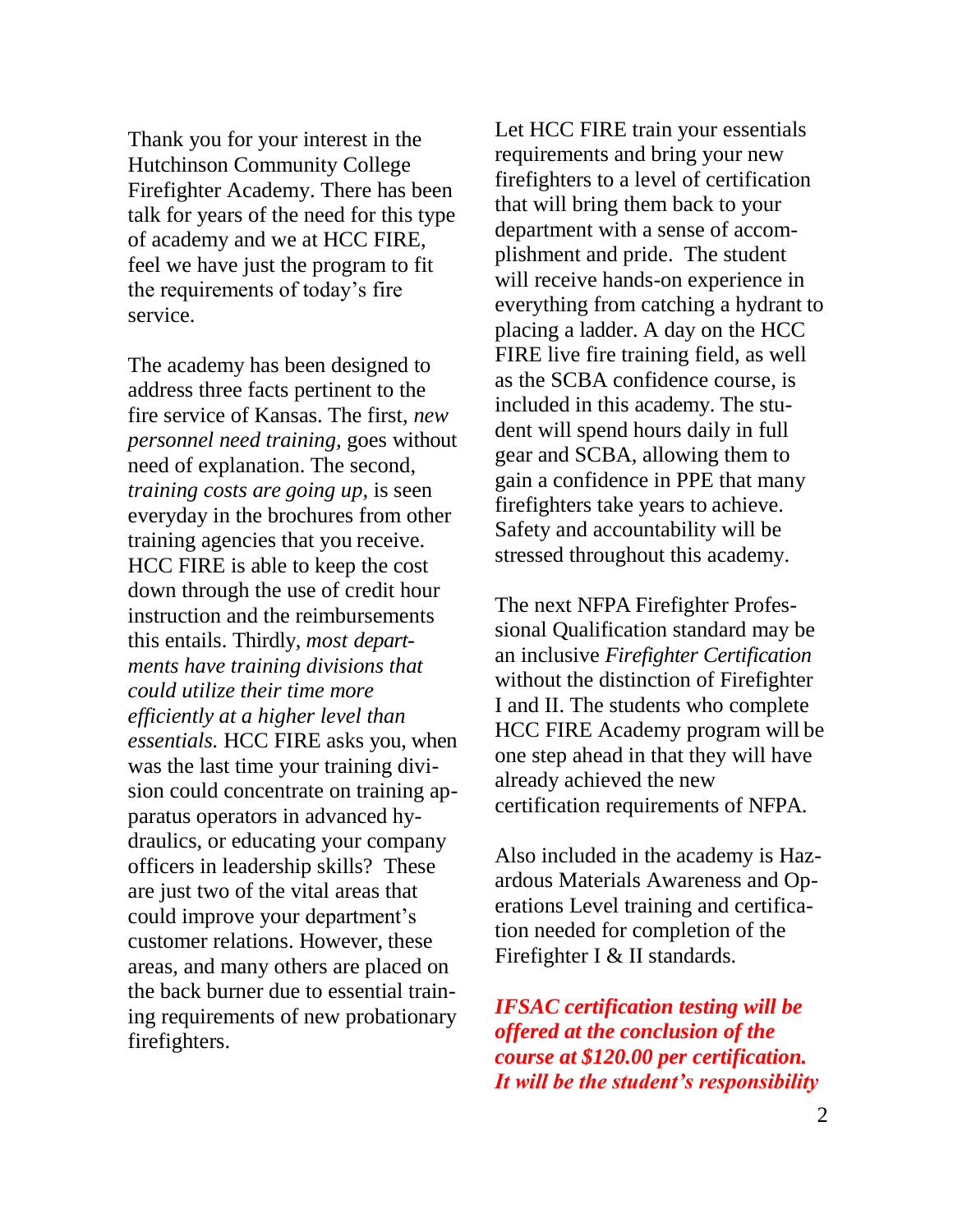*to pay the two certifications. The \$120 Certification fee is for each level for a total of \$240. If the student is a current member of a Kansas Fire Department, the cost is \$60.00 per certification for a total of \$120.00.*

#### **LODGING**

Lodging is the student's responsibility. Numerous accommodations are available within driving distance. For recommendations, please contact HCC Fire: 620-728-4460.

#### **MEALS**

Meals are the responsibility of the student. There are several eating venues near the academy and a refrigerator and microwave are available on site.

#### **TRANSPORTATION** Transportation

to and from the academy is the responsibility of the student. The student will be made aware of start and end times for all classes and will be held accountable to arrive in a timely manner so as not to be late for class.

#### **TEXTBOOKS**

The following 3 textbooks are needed:

#### 1)*IFSTA Essentials of Firefighting & Department Operations, 6th Edition; 2) IFSTA Hazardous Materials for First Responders, Fourth Edition; and 3) 2016 Emergency ResponseGuide*

### *book (ERG).*

Books can be purchased at the HCC Campus Store or you may purchase them from your own source.

#### **NFPA 1001 REQUIRMENTS NOT MET DURING ACADEMY**

The emergency medical requirements will not be met at this academy, these requirements are the responsibility of the student*.*

*A current CPR/First Aid card or certificate is required***.**

#### **REQUIRED PRE-WORK:**

Online pre-work is required to be completed before attending the academy. A detailed packet with additional information and access to online prework will be emailed to students approximately 8 weeks before the start date of academy.

#### **SCHEDULE FOR ACADEMY**

The first Sunday class will start promptly at 1:00 p.m. All other days classes will start at 8 am sharp unless instructor informs differently.

**It must be understood that tardiness or absenteeism by the student for any of the classes will not be tolerated.**

#### **TWO WEEK SCHEDULE**:

| (Tentative Schedule)       |                |
|----------------------------|----------------|
| <b>SUNDAY</b> (1st Sunday) | $1:00 - 9:00$  |
| <b>MONDAY</b>              | $8:00 - 5:00$  |
| <b>TUESDAY</b>             | $8:00 - 5:00$  |
|                            | $6:00 - 10:00$ |
| <b>WEDNESDAY</b>           | $8:00 - 5:00$  |
| <b>THURSDAY</b>            | 8:00-5:00      |
|                            | $6:00 - 10:00$ |
| <b>FRIDAY</b>              | $8:00 - 5:00$  |
| HAZADDOHE MATEDIAI E       |                |

#### **HAZARDOUS MATERIALS OPERATIONS LEVEL:**

8:00 –5:00 Saturday and Sunday, between weeks one and two.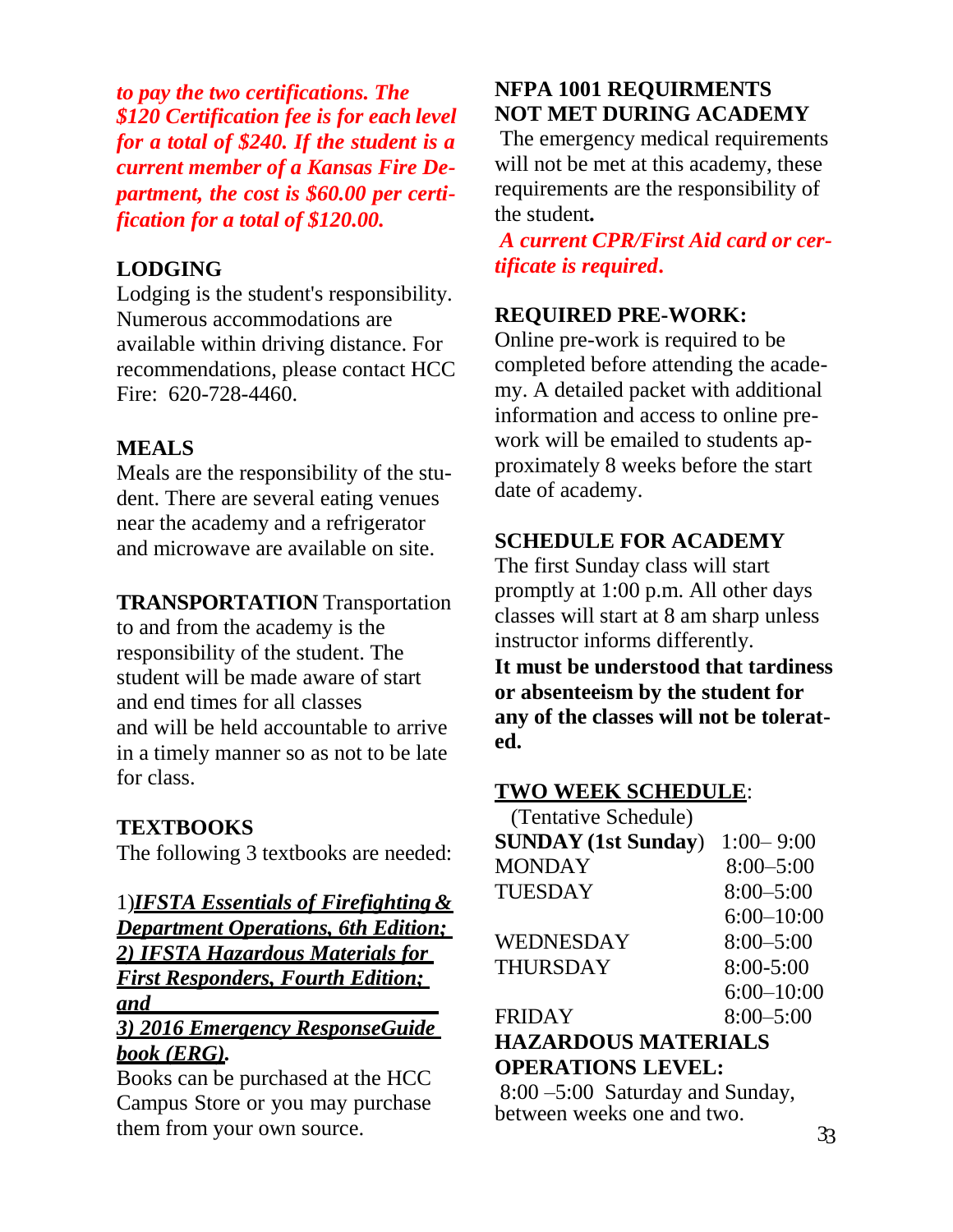#### **ENROLLMENT**

Enrollment will start immediately and close 30 days prior to the start date of the academy **OR** when maximum number of students are enrolled. Due to the pre-reading requirements, there will be no late enrollments accepted.

*The student will be required to fill out an online HCC application in its entirety and make a \$250 deposit to HCC FIRE at time of student being enrolled. Remaining tuition and fees are due* 

*before the end date of academy, unless payment arrangements have been made.*

*A fire department may reserve enrollment spots to ensure student placement.*

Due to student/instructor ratio requirements of HCC FIRE, there will be a maximum number of 16 students enrolled in the academy.

#### **ENROLLMENT CANCELLATION**

Tuition reimbursement of 100 % will be allowed up to 30 days prior to academy start date.

*The \$250 deposit may be nonrefundable if the student cancels their enrollment within 30 days of the start of the academy.*

#### **TRADITIONAL STUDENT OR INDUSTRIAL FIREFIGHTER**

#### **REGISTRATION COSTS:**

*Approx: \$1,185.00 (In-State) Approx: \$1,448.50 (Out-of-State) \*\*Plus Add'l costs below.*

*Above costs are for 8.5 credit hours of tuition*

**INTERNATIONAL STUDENTS:** *Contact HCC Fire for Costs*

**\*\* ADDITIONAL COSTS:** *Certification Tests: \$240.00*

**Equipment Rental, if needed:**  *SCBA Rental Fee: \$200 Bunker Gear Rental: \$125*

**\* Student can provide their own bunker gear and SCBA if they meet approval of academy instructor.**